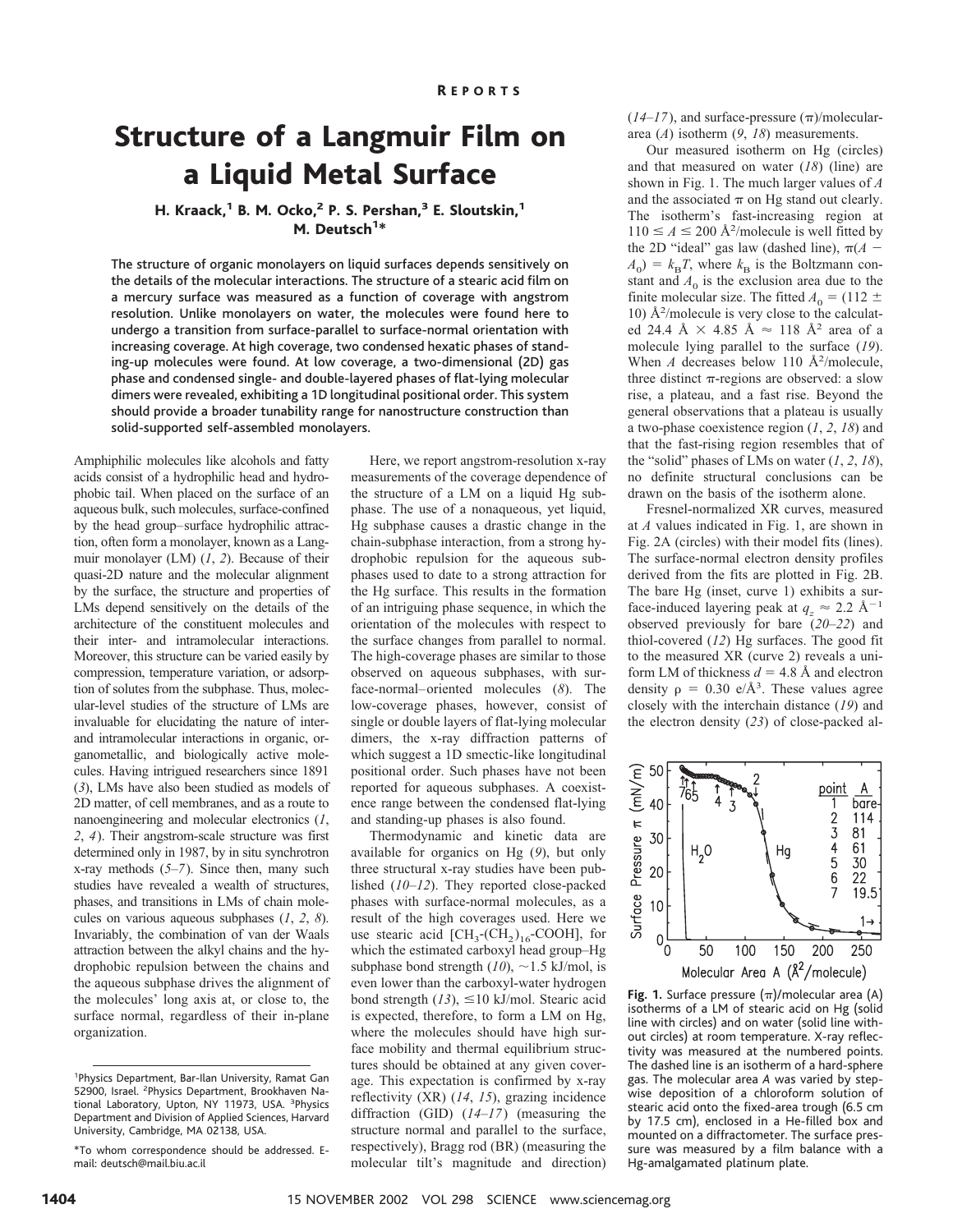kyl chains. This and the isotherm strongly support the conclusion that for  $A \geq 110$ Å<sup>2</sup>/molecule, the LM is a monolayer of surface-parallel molecules. The detection by XR of such thin films,  $d \leq 5$  Å, is possible only on liquid metal surfaces, where the high surface tension,  $\gamma \approx 500$  mN/m for Hg, results in a very low surface roughness,  $\sigma \leq 1$  Å. The larger  $\sigma = 3$  to 4 Å of an aqueous surface (24, 25) ( $\gamma \approx 72$  mN/m) precludes reliable XR studies of LMs less than  $\sim$ 15 Å thick.

The XR curves 3 and 4, at  $A = 81$  and 61 Å2 /molecule, reveal the successive growth of a second layer of surface-parallel molecules on top of the first layer. The fits yield a full coverage for the first layer and densities

equivalent to a coverage of 43 and 75% of the area, respectively, for the second layer. This is in good agreement with the amount of material deposited. XR shows 100% coverage for the second layer at  $A \approx 52 \text{ Å}^2$ / molecule, close to the onset of the plateau in the isotherm at  $A = 57 \text{ Å}^2/\text{molecule}$ , and close to the  $118/2 \approx 59 \text{ Å}^2/\text{molecule}$  calculated for a two-layer film of surface-parallel molecules (*19*). Preliminary results show the same surface-parallel single- and double-layer phases in a lignoceric acid  $(C_{24}H_{48}O_2)$  LM on Hg, with the same thickness and density values, over similar *A* ranges, scaled by the greater,  $\sim$ 32 Å, molecular length. This strongly favors the present interpretation of a



**Fig. 2.** X-ray reflectivity at the numbered points in Fig. 1. (**A**) The measured and Fresnel-normalized reflectivities, *R/R<sub>F</sub>(q<sub>z</sub>)* (circles), and slab-model fits (lines). The model includes one (single-layer) or two (double-layer) slabs for the flat-lying phases ( points 1 to 4), a variable fraction coverage by a flat-lying double layer (two slabs) and a standing-up monolayer (one slab) in the coexistence region ( point 5), and a two-slab model (head and tail groups) for the standing-up monolayer ( points 6 and 7). (**B**) The surface-normal electron density profiles, (*z*), derived from the fits. The positive *z* axis points into the liquid, with  $z = 0$  denoting the Hg surface. The dash, dash-dot, and dash-dot-dot lines denote the tops of the flat-lying single and double layers and the standing-up monolayer, respectively. Curves 2 to 7 are shifted for clarity in (A) by  $-0.87$ ,  $-0.64$ ,  $-0.45$ ,  $-0.22$ , 0.1, and 0.45, and in (B) by 0.3, 0.8, 1.3, 1.8, 2.3, and 3, respectively. X-ray measurements were done at the Harvard/BNL Liquid Spectrometer, beamline X22B, National Synchrotron Light Source, at a wavelength of 1.5560 Å.

**Table 1**. Grazing incidence x-ray diffraction results for the standing-up phases.  $q_{\parallel,p}$  and  $q_{z,p}$ , GID and BR peak positions, respectively;  $\theta$ , molecular tilt; *a* and *b*, unit cell dimensions; and  $\delta$ , lattice distortion. The isotherm's average (A), x-ray derived  $O_v$  and LS phase ( $A_x$ ), and chain-normal ( $A \perp$ ) areas per molecule are also listed.

| A<br>(Å <sup>2</sup> /mol) |       |       |          | $\begin{array}{ccccc} q_{  ,\rho}(11) & q_{  ,\rho}(02) & q_{z,\rho}(02) & q_{z,\rho}(11) & a (\text{\AA}) & b (\text{\AA}) & \theta \\ (\text{\AA}^{-1}) & (\text{\AA}^{-1}) & (\text{\AA}^{-1}) & (\text{\AA}^{-1}) & a (\text{\AA}) & b (\text{\AA}) & \theta \end{array}$ |       |       |          |      | $A_x$ $A^{\perp}$<br>(Å <sup>2</sup> /mol.) (Å <sup>2</sup> /mol.) | δ        |
|----------------------------|-------|-------|----------|-------------------------------------------------------------------------------------------------------------------------------------------------------------------------------------------------------------------------------------------------------------------------------|-------|-------|----------|------|--------------------------------------------------------------------|----------|
| 30                         | 1.377 | 1.451 | 0.78     | 0.39                                                                                                                                                                                                                                                                          | 4.919 | 9.126 | 30       | 22.5 | 19.5                                                               | $-0.070$ |
| 28                         | 1.373 | 1.449 | 0.79     | 0.42                                                                                                                                                                                                                                                                          | 4.924 | 9.152 | -30      | 22.5 | 19.4                                                               | $-0.072$ |
| 25                         | 1.426 | 1.472 | 0.60     | 0.30                                                                                                                                                                                                                                                                          | 4.879 | 8.812 | -23      | 21.5 | 19.8                                                               | $-0.042$ |
| 23                         | 1.459 | 1.487 | 0.50     | 0.27                                                                                                                                                                                                                                                                          | 4.849 | 8.613 | 19       | 20.9 | 19.7                                                               | $-0.025$ |
| 20                         | 1.507 | 1.507 | 0        | 0                                                                                                                                                                                                                                                                             | 4.814 | 8.339 | $\Omega$ | 20.1 | 20.1                                                               | $\Omega$ |
| 19.5                       | 1.525 | 1.525 | $\Omega$ | 0                                                                                                                                                                                                                                                                             | 4.758 | 8.240 | 0        | 19.6 | 19.6                                                               | 0        |

double-layer phase in this *A* range, over the "crumpled molecule" phase, suggested on the basis of the isotherm alone (*9*).

The conclusion is that for  $A \geq 52 \text{ Å}^2$ / molecule, the structure is dominated by the strong chain-subphase attraction, which induces surface-parallel molecular alignment in the LM. The attraction is, however, insufficient to induce a third layer of surface-parallel molecules. Upon increasing the coverage further, the molecules start standing up.

The XR on the plateau, e.g., curve 5 at  $A = 30 \text{ Å}^2/\text{molecule}$ , shows short-period Kiessig-like fringes, which could be fitted only by assuming a two-phase coexistence between a double layer of surface-parallel molecules and a monolayer of standing-up molecules. The fits, which were done by keeping the double-layer's  $d$  and  $\rho$  fixed at the  $A = 52 \text{ Å}^2/\text{molecule}$  values, show for curve 5 that 47% of the surface area is covered by standing-up molecules, which includes 69% of the molecules. The fitted thickness of the monolayer,  $d = 22.3$  Å, is less than the extended molecular length (*19*), 24.4 Å, indicating an average  $\sim$ 24° molecular tilt (*26*) from the surface normal. Decreasing  $A$  from 35 to 25  $\AA$ <sup>2</sup>/molecule increases the area covered by the standing-up monolayer from 24 to 77%, with *d* increasing from 22.1 to 23.2 Å, which indicates an accompanying decrease in the molecular tilt from  $\sim$ 25° to  $\sim$ 18°.

The coexistence range ends at  $A \approx 23$ Å2 /molecule. For lower values of *A* the XR can be modeled by a single monolayer of standing-up molecules, with the carboxyl heads residing at the Hg surface. For curves 6 and 7, at  $A = 22$  and 19.5 Å<sup>2</sup>/molecule, a layer thickness of 23.3 and 24.3 Å is found, corresponding to estimated tilts of  $\sim$ 17° and  $\leq$ 5° (the XR detectable limit). The XR-derived structure in this range is very similar to that of LMs of stearic  $(1, 8)$  and arachidic  $(1, 8)$  $27)$  (C<sub>20</sub>H<sub>40</sub>O<sub>2</sub>) acids on water at similar values of *A*, demonstrating the dominance of chain-chain interactions over chain-subphase attraction in this region.

GID and BR patterns measured for the highdensity standing-up phases at several coverages are shown in Fig. 3, with peaks indexed in a body-centered rectangular lattice (*1*). Table 1 lists the GID-derived data for these phases. For  $A \geq 23$  Å<sup>2</sup>/molecule, the molecules tilt toward next-nearest neighbors (NNNs), as evidenced by the BR's peak positions,  $q_{z,p}$  (02)  $\approx$  2  $\times$   $q_{z,p}$  $(11) \neq 0$ , and their 1:2 intensity ratio, resulting from the twofold degeneracy of the (11) peak and the nondegeneracy of the (02) peak (*1*). The NNN tilt and the undistorted hexagonal packing in the chain-normal plane identify this as the Overbeck-Möbius phase  $(1, 28)$ , O<sub>v</sub>. The monolayer-plane distortions of the packing from a perfect hexagon (*1*),  $\delta = (8/3)[q_{\parallel p}(11)]$  $-q_{\parallel p}(02)$   $\left[\frac{q_{\parallel p}(11)}{q_{\parallel p}(02)}\right]$ , are found to be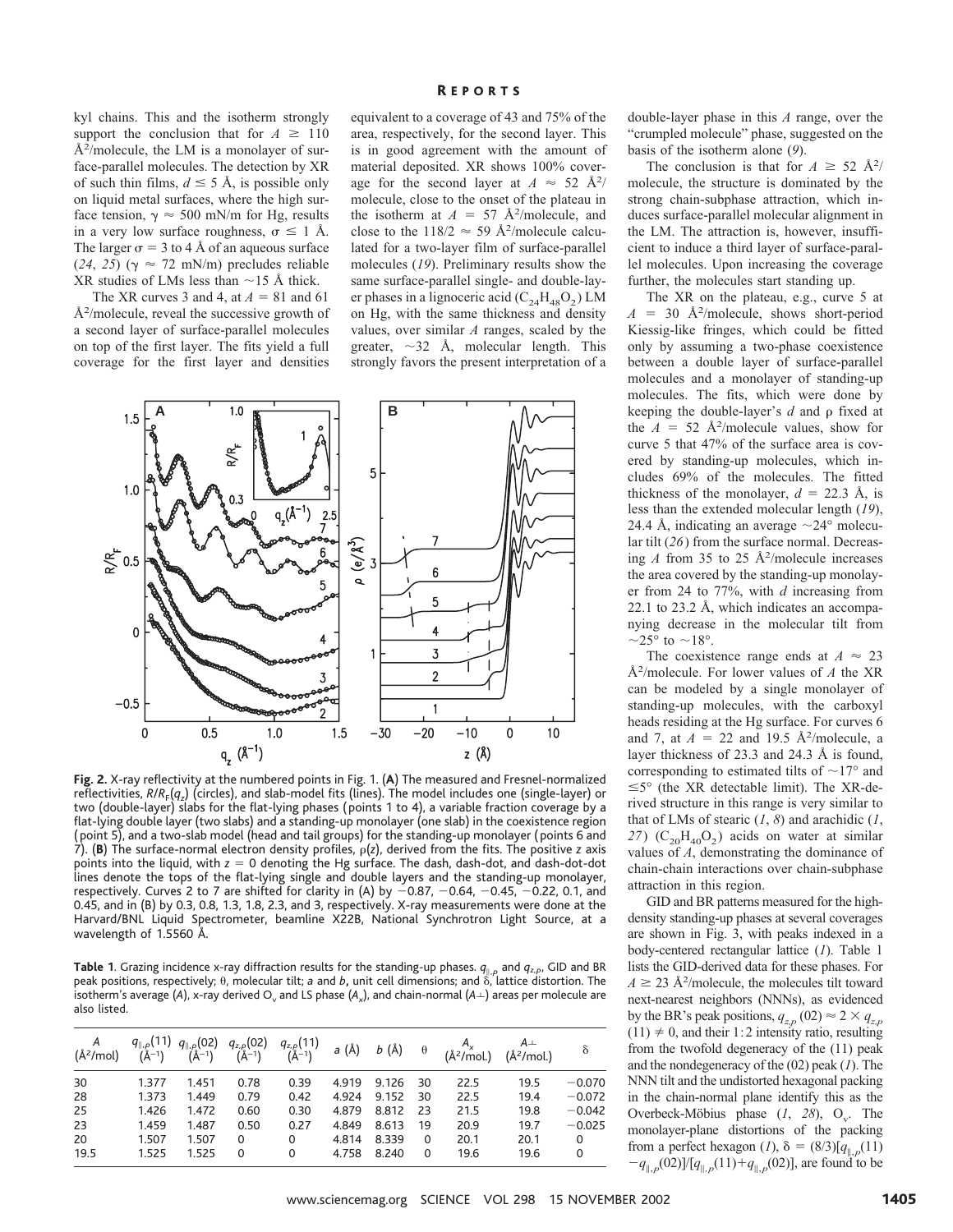

**Fig. 3.** Measured (circles and points) and model-fitted (lines) GID (**left**) and BR (**right**) patterns for the tilted and untilted phases of  $A \leq 30$  Å<sup>2</sup>/molecule. The peaks are indexed in the body-centered rectangular unit cell shown at lower left. The molecular areas in parentheses were derived from the x-ray data. Values derived from these measurements are listed in Table 1.



**Fig. 4.** The measured  $(q_{\parallel \vert q_z})$  surface diffraction pattern for the flat-lying double-layer phase of stearic acid on Hg. A contour plot of the BRs is shown below the gray scale–coded pattern. The peak positions in the GID scan ( $q_z$ -integrated intensity versus  $q_{\parallel}$ ) in the inset are multiples of  $q_{\parallel}=$  0.120  $\rm{\AA^{-1}}$ , indicating a repeat distance corresponding to molecular dimers.

linear in  $\sin^2\theta = q_{z,p}^2 (02) / [q_{\parallel,p}^2 (02) + q_{z,p}^2 (02)]$ , where  $\theta$  is the tilt angle. The intersection of this line with the origin proves (*1*) that the lattice distortion is induced by the tilt, and not by a reorientation of the molecular backbone planes. For the highest  $\pi$  (lowest *A*), the single GID peak and the BR's  $q_{z,p} = 0$  prove a hexagonal packing of untilted molecules, i.e., a super liquid (LS) phase  $(1)$ . The same phases,  $O_v$  and LS, were also found, with very similar unit cell dimensions and tilts, for stearic acid LMs on water  $(8)$  at high  $\pi$ , where they show hexatic order, and disordered backbone plane orientations (*1*, *29*). The lower symmetry phases found on water (*8*, *29*), some exhibiting NN tilts and almost all having herringbone order for the backbone planes, were not detected here. Perhaps this is because the surface pressures at which these phases occur in water-supported LMs are much lower than the surface pressure  $\pi \geq 48$  mN/m at which the standing-up phases are observed in our Hg-supported LMs. Some of these lower symmetry phases may appear in Hg-supported LMs at temperatures below the room temperature at which the present study was performed.

The two low-coverage phases of flat-lying molecules exhibit several low- $q_{\parallel}$  GID peaks, all multiples of  $q_{\parallel} = 0.120 \text{ Å}^{-1}$  (Fig. 4, inset). This indicates a well-ordered structure with a repeat distance  $d_{\parallel}$  = 52.4 Å, ~6% larger than that of bulk stearic acid (30),  $d_{\text{bulk}} = 49.3$  Å. All bulk crystalline polymorphs of stearic acid consist of dimers, hydrogen bonded at their center by the carboxylic head groups of the two molecules (19). The close correspondence between  $d_{\parallel}$  and  $d_{\text{bulk}}$  implies that our low-coverage phases consist of in-plane ordered uniform-width stripes of flat-lying dimers, oriented along the stripe's width. The BR results, shown in Fig. 4 as a 3D pattern and as contour plots, strongly support this conclusion. The published repeat distances of Langmuir-Blodgett multilayers of metal stearates range from 49.9 Å [Mn stearate (*31*)] to 50.6 Å [Pb stearate  $(32)$ ], all within  $\sim$  1 Å of  $d_{\text{bulk}}$ , and considerably smaller than  $d_{\parallel} = 52.4$ Å of our flat-lying phases. Thus, repeat-distance considerations and/or the BR fits can neither support nor rule out a possible incorporation of Hg atoms into the flat-lying dimer's center, as is found in self-assembled multilayers of surface-normal thiol molecules (*33*). The origin of the  $\sim$ 3 Å difference between the repeat distances of flat-lying (here) and surfacenormal (bulk) dimer phases is unclear and merits further study. Finally, no GID peaks were found for the flat-lying phases at  $1.2 \le q_{\parallel} \le 1.4$  $A^{-1}$ , which would correspond to an order along the stripes, normal to the dimers' long axis. Therefore, we conclude that the GID results suggest a 2D smectic-like structure for the flatlying phases, i.e., a 1D longitudinal positional order within a quasi-2D layer.

The results above indicate that the strong surface-chain attraction dominates the structure